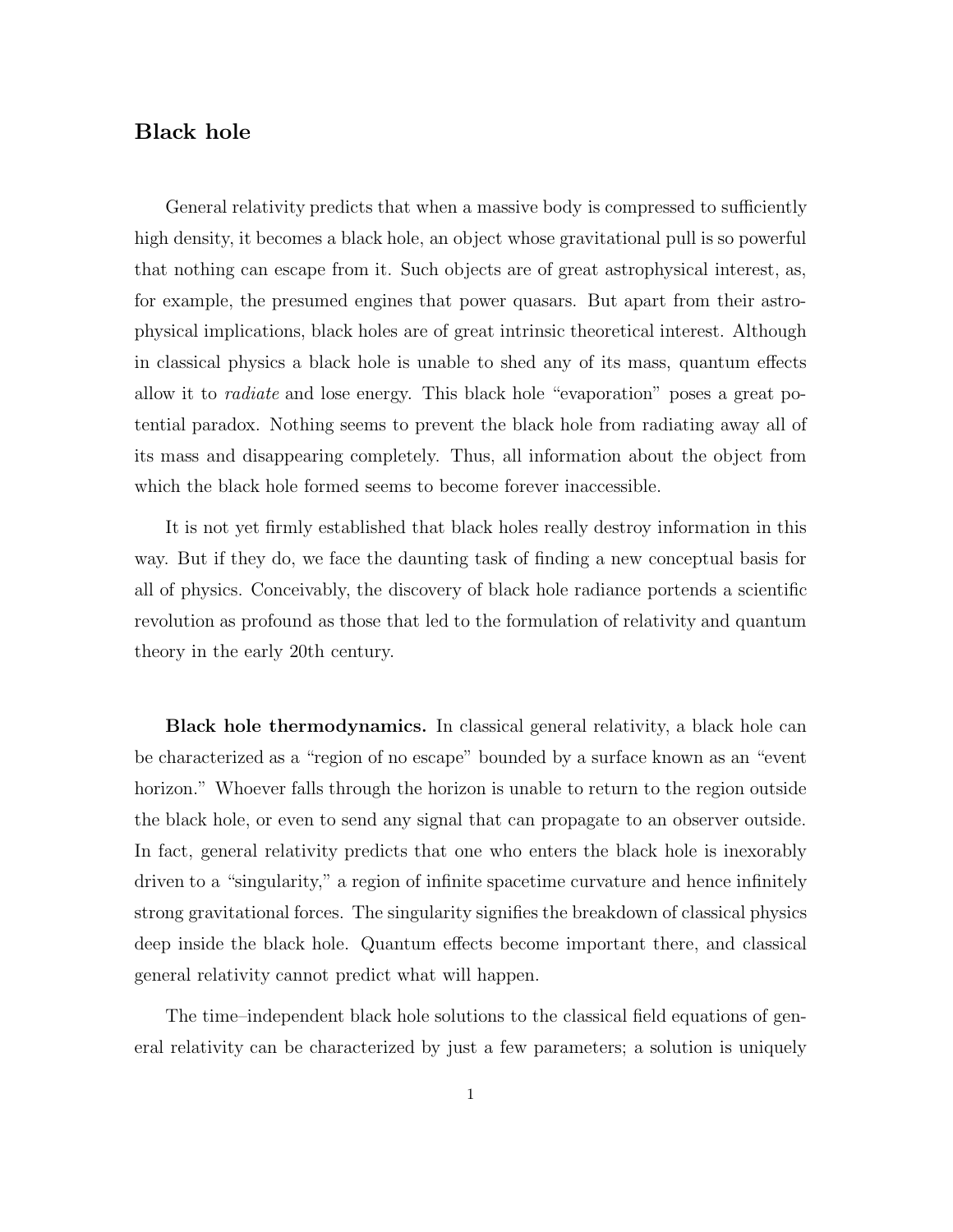determined once its mass, angular momentum, electric charge, and magnetic charge are specified. Thus, although the collapse of a star to form a black hole may be a very complex process, the end result is a remarkably simple object with very little structure. Once the collapsing body settles down to a stationary state, all detailed information about the body has become completely inaccessible to an observer who stays outside the black hole. "A black hole has no hair."

In the case of a nonrotating, uncharged black hole, the event horizon is a sphere; its radius  $R$  is related to its mass  $M$  according to

$$
R = \frac{2GM}{c^2} \,,\tag{1}
$$

where G is Newton's gravitational constant, and c is the speed of light. ( $R$  is defined by  $A = 4\pi R^2$ , where A is the area of the horizon.) Thus, a black hole of one solar mass has a radius of about 3 kilometers. According to the "area theorem" of general relativity, the total area of all event horizons can never decrease in any process involving any number of black holes. This result (along with conservation of energy) implies that a black hole cannot split up into smaller black holes. In classical general relativity, a (nonrotating) black hole is an absolutely stable object—it can accrete matter to become larger and heavier, but nothing can make it smaller and lighter. (Rotating black holes can lose energy by spinning down, which accounts for some of their interesting astrophysical effects.)

When quantum effects are included, this statement must be modified—a black hole can emit radiation and lose mass. In fact, semiclassical calculations show that the black hole emits like a thermal body with a characteristic temperature. For a nonrotating black hole of radius  $R$ , this temperature  $T$  is given by

$$
k_B T = \frac{\hbar c}{4\pi R} = \frac{\hbar c^3}{8\pi GM} \,,\tag{2}
$$

where  $k_B$  is Boltzman's constant, and  $\hbar$  is Planck's constant. Thus, the typical radiation quanta emitted by the black hole have a wavelength comparable to R. For a solar mass black hole, the temperature is  $T = 6 \times 10^{-8} °K$ .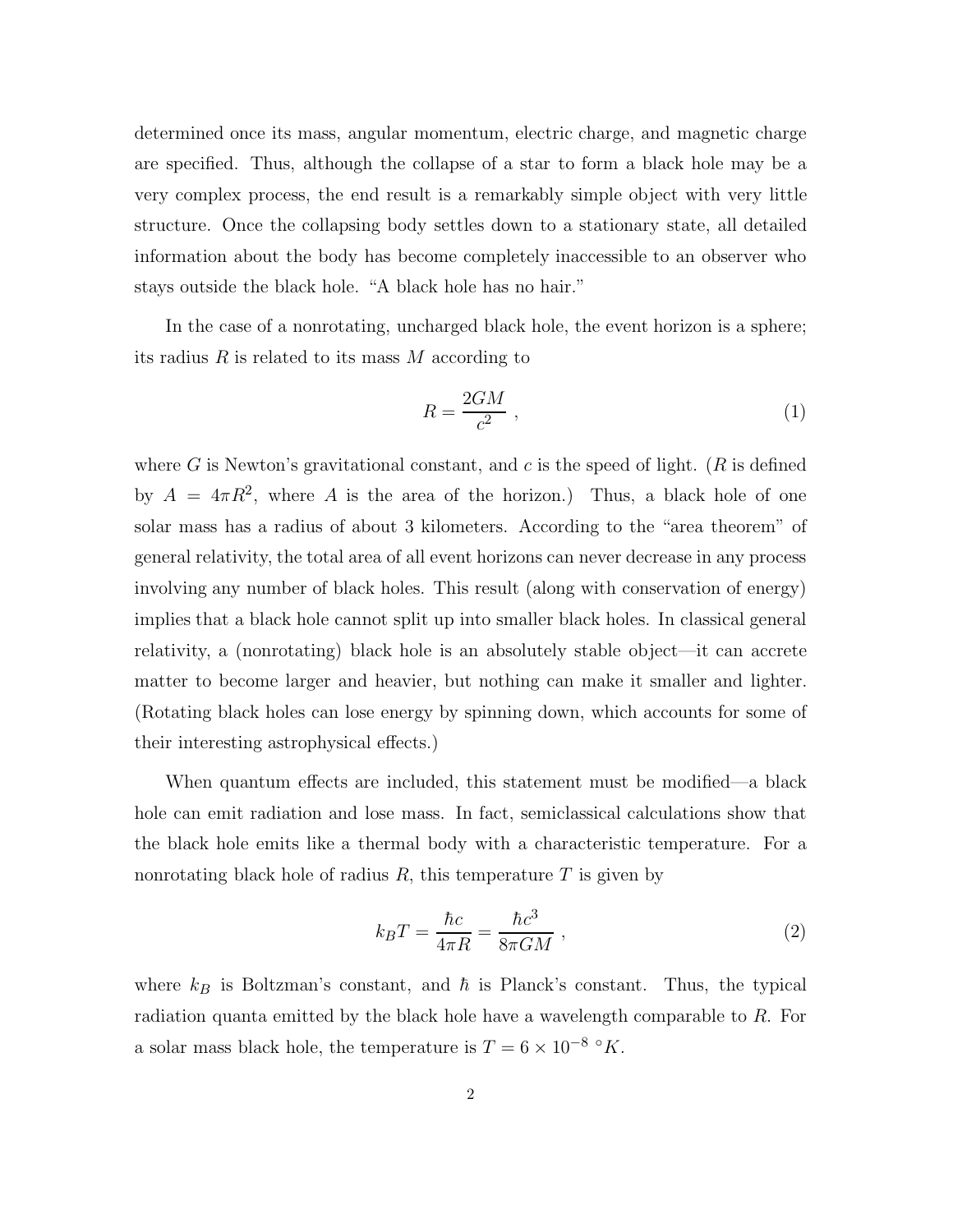Since the emission is thermal, a black hole surrounded by a radiation bath at temperature  $T$  remains in equilibrium—it emits and absorbs at equal rates. Although this equilibrium is actually unstable, emission or accretion of radiation at temperature T can nonetheless be regarded as a reversible thermodynamic process, and the entropy of a black hole can therefore be computed (up to an unknown additive constant). The result is

$$
S/k_B = \frac{1}{4} \frac{A}{L_{\text{Planck}}^2} \,, \tag{3}
$$

where A is the area of the horizon, and  $L_{\text{Planck}} \equiv (\hbar G/c^3)^{1/2} \sim 10^{-33}$  cm is the "Planck length" that can be constructed

from the fundamental constants. Thus, the "area theorem" of classical general relativity can be regarded as a special case of the second law of thermodynamics, which says that entropy is always nondecreasing. Indeed, the analogy between the area theorem and the second law had inspired Jacob Bekenstein to anticipate eq. (3) (up to a then unknown multiplicative constant of order one) even before Stephen Hawking discovered that black holes radiate. The entropy of a black hole is truly enormous—about  $10^{78}$  for a solar mass hole, some 20 orders of magnitude larger than the entropy of the sun.

Information Loss? The discovery of black hole radiance established a deep and satisfying connection between gravitation, quantum theory, and thermodynamics. But it also raised some disturbing puzzles. One puzzle concerns the interpretation of the black hole entropy. In other contexts, the statistical–mechanical entropy counts the number of accessible microstates that a system can occupy, where all states are presumed to occur with equal probability. If a black hole really has no (or very little) hair, the nature of these microstates is obscure. Eq. (3) invites us to construe the horizon as a quantum membrane with about one degree of freedom per Planck unit of area. But a more concrete conception of these degrees of freedom remains elusive.

Even more distressing is a serious paradox raised by Stephen Hawking. In his semiclassical calculation of black hole radiance, Hawking found that the emitted ra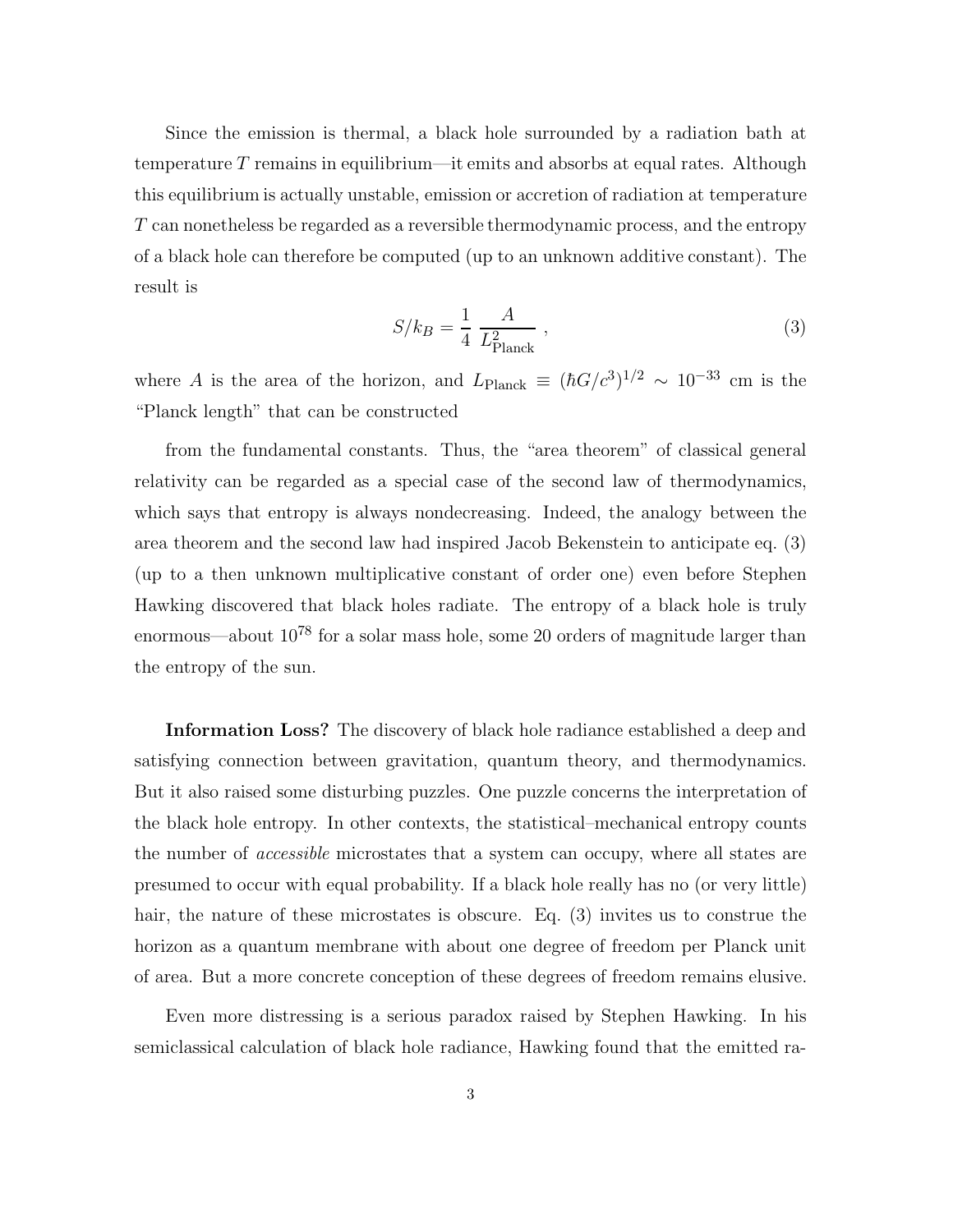diation is exactly thermal. In particular, the detailed form of the radiation does not depend on the detailed structure of the body that collapsed. This is because the radiance is induced by the gravitational field of the black hole *outside* the horizon, and the black hole has no hair that records detailed information about the collapsing body. While the semiclassical approximation used by Hawking is not exact, it is highly plausible that a more accurate treatment would still find that the emitted radiation is only very weakly correlated with the state of the collapsing body. The key constraint comes from causality—once the collapsing body is behind the horizon, it is incapable of influencing the radiation.

Thermal radiation is in a "mixed" state, not a "pure" state. This means that the state of the radiation cannot be precisely predicted; we can only assign probabilities to different alternatives. But according to the laws of quantum mechanics, if the initial state of a system is "pure" (precisely known), then the state remains pure at later times. Information is never destroyed in principle (although information often is lost in practice). An observer outside a black hole who detects the emitted radiation would recover little information about the body that collapsed to form the black hole. Since information is conserved in principle, this observer would conclude that most of the information about the initial body must be retained inside the black hole.

But suppose that the black hole continues to evaporate until it disappears completely. Then it seems that an initially pure quantum state, by collapsing to form a black hole and evaporating completely, has evolved to a mixed state. In other words, even if the initial state were precisely known, we are not able to predict with certainty what the final state will be. We can only assign probabilities to different alternatives. This is the "information loss paradox." The paradox is that if we try to analyze the evolution of a black hole using the usual principles of relativity and quantum theory, we are led to a contradiction, for these principles forbid the evolution of a pure state to a mixed state.

Hawking concludes that the usual rules of quantum mechanics cannot apply in all situations, which means that the fundamental laws of physics must be reformulated. Is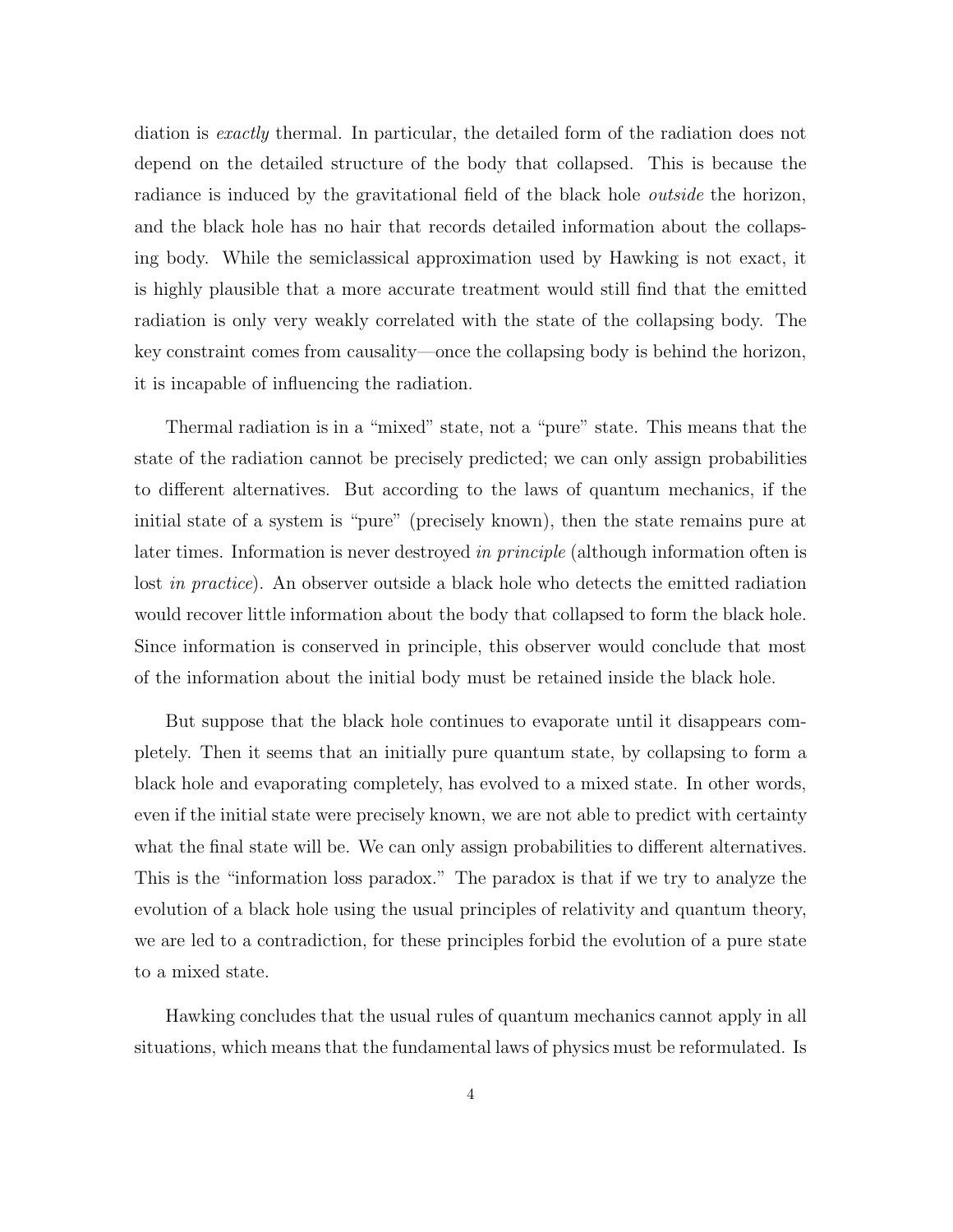there no way to escape this radical conclusion? It is conceivable that the semiclassical calculations are misleading, and that detailed information about the collapsing body really is encoded in the emitted radiation. But, as noted above, it is difficult to reconcile this possibility with causality, since the collapsing body is out of causal contact with the radiation once the body crosses the horizon.

Other ways of evading the paradox have been suggested, but all seem to have serious flaws. As a black hole evaporates and shrinks, it eventually becomes so small that the semiclassical picture of the evaporation process no longer applies. Our usual notions of causality, and indeed the very concepts of space and time, break down at distances comparable to  $L_{\text{Planck}}$ ; at this distance scale, spacetime is subject to violent quantum fluctuations. Because these quantum gravity effects are not well understood, one is free to speculate about how a black hole with radius  $R \sim L_{\rm Planck}$ would behave.

Perhaps it stops evaporating, leaving behind an absoulutely stable black hole remnant. Such a remnant could serve as repository for most of the information about the collapsing body, thus resolving the paradox. But the cure may be worse than the disease. Since the initial black hole could have been arbitrarily massive, the remnant must be capable of carrying an arbitrarily large amount of information. This means that there must be an infinite number of species of stable remnant, all with size comparable to  $L_{\text{Planck}}$ , and mass comparable to the Planck mass  $M_{\text{Planck}} = (\hbar c/G)^{1/2} \sim 10^{-5}$  g. Most likely, a theory that admits this kind of infinite degeneracy does not make sense, because the calculated rates for many otherwise plausible processes are found to be infinite.

Perhaps when the black hole shrinks down to the Planck size, the information that has been stored in it can finally leak out. But if the amount of information is large, it is impossible for it to come out quickly. There are fundamental limits to the amount of information that can be encoded in a Planck energy's worth of radiation in a finite time—the more information, the longer the time. So, there would need to be Planck size black holes that are arbitrarily long lived, even if no given species